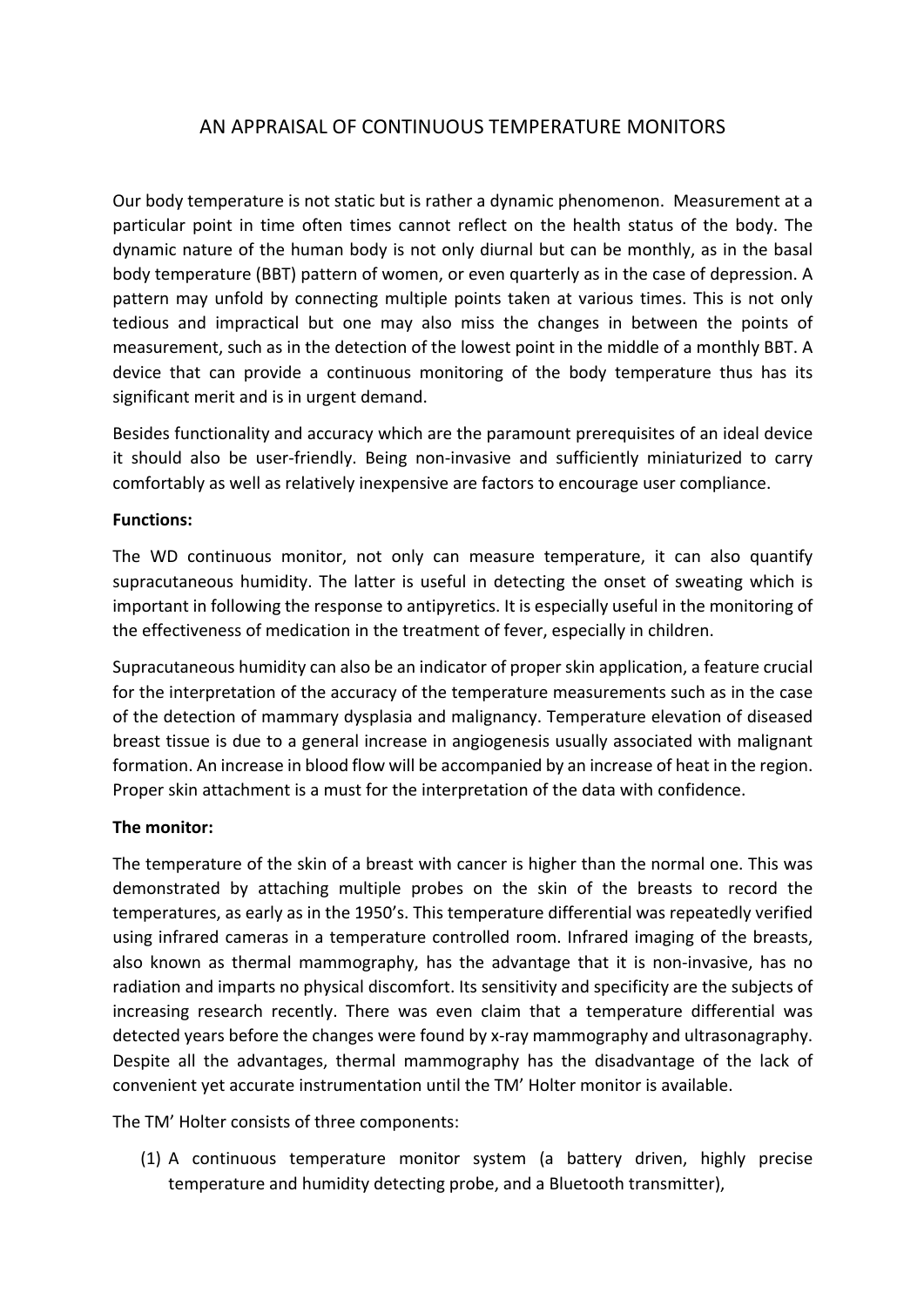- (2) a continuous temperature monitoring software (a mobile phone APP software) and
- (3) a Cloud operating "body temperature module" with a large database and analysis system.

The probe that is attached to the skin is a small and light-weight almond shape flat disc (36x53x7.5mm, weighing 10g) which houses a button-shaped light weight battery, a sensor for temperature and one for humidity.

The probe is placed onto the skin with a non-allergic adhesive at designated sites, e.g. under the axilla of small children for fever and sweating, around the umbilicus of women for BBT, and attached to the bra at 4 o'clock and 8 o' clock positions for thermal mammography. Temperature is monitored every 10 seconds with a margin of variation of 0.1**°C** .

## **Applications:**

The system can be used for clinical as well as research purposes. It can be used for the study of body temperature patterns in health and in various diseases, both physical as well as mental. For example, there are recent data that demonstrate persistent lower body temperature in cases of depression. The response to treatment can be monitored and showed a recovery of body temperature along with the improvement of symptoms. This finding can be applied to women to alert the obstetrician of postpartum depression which is so often missed.

One area of application is in the monitor of the basal body temperature of women. The continuous tracing can reveal the nadir when ovulation is imminent. This information is extremely useful in planning conception. Subsequent behaviour of the body temperature sheds light on the condition of the corpus luteum such as corpus luteal insufficiency. It can also indicate early pregnancy, as well as the danger of abortion. Should a miscarriage occurred, the body temperature may indicate retained products of conception that may require curettage. The BBT can also be used for contraceptive purposes four days after ovulation took place. A monophasic BBT indicates anovulation leading to infertility. It can aide the physician in the explanation of some cased of menstrual disorder. It may also alert the presence of an unopposed estrogen state which may predispose to the risk of cancer, notably that of the endometrium and the breasts. The BBT can reflect conditions which conventionally require multiple blood sampling for endocrine determinations. The advantage is obvious.

Fever in the neonate and children is common and can be very distressing to the family and parents. A continuous tracing of the child's body temperature and the effectiveness of medication in reducing fever coinciding with sweating will be a welcome relief for the parents as well as the health care takers. This spares them the frequent trips to take the child's temperature as well as checking on sweating.

The most significant application to date is the use of the device for the detection of malignancy, specifically that of the breast. As discussed earlier, the pathophysiologic basis of thermal mammography has been well established. The use of thermography for breast cancer assessment has been approved by the FDA since 1982. Its use has been limited by the lack of appropriate instrumentation. The TM' Holter can now fill this gap. It is accurate, light weight,